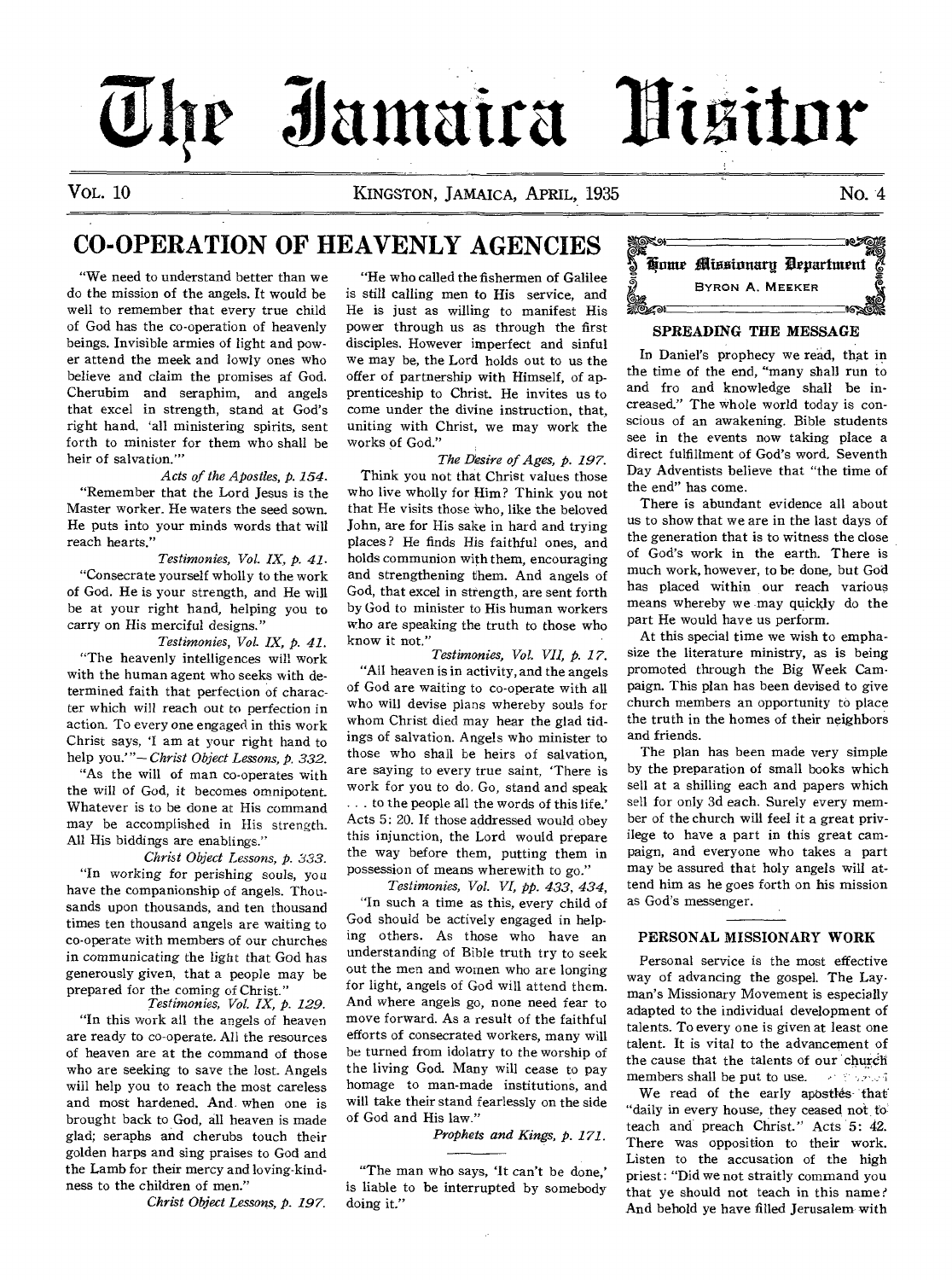your doctrine, and intend to bring this man's blood upon us." Acts 5: 28.

The disciples went everywhere preaching the gospel and the message was in those early days spread throughout the world. The divine plan for God's people today has not changed. He desires every member of the church to be a personal soul winner.

We have this timely instruction from the Spirit of Prophecy: "Consecrate yourselves wholly to the work of God. He is your strength, and He will be at your right hand, helping you to carry on His merciful designs. By personal labour reach those around you. Become acquainted with them. Preaching will not do the work that needs to be done. Angels of God attend you to the dwellings of those you visit. The work cannot be done by proxy. Money lent or given will not accomplish it. Sermons will not do it. By visiting the people, talking, praying, sympathizing with them; you will win hearts. This is the highest missionary work you can *do."—Test. Vol. 9, p. 42.* 

# SUGGESTIVE CANVASS

سنداني ال

"Good morning. This is Mrs. or Mr. -, I believe. My name is-" If you do not know the name simply introduce yourself thus: "Good morning. My name is—. I am very glad to meet you. May I have the pleasure of your name, please? (Offer the hand cordially). I am engaged in a line of Christian work, Mrs.—, and would-like to step inside and talk with you a few moments." It is better to be comfortably seated with your prospect than to stand outside the door. However, you must be ready for any emergency and act accordingly.

In talking to your prospective buyer be natural just as when you visit a friend. When you turn to the object of your call avoid any abrupt reference to the fact that you are selling a book. First secure interest, and then the friend will want to know the price: If you state the price first, many will be too quick in deciding .that they will not take the book. (When continuing the conversation).

"I am calling on you today in the interest of every member of the home. You know Mrs.—, we are living in a time of great peril to the moral welfare of society. Good literature has always had an influence to raise the standards. At this time :I am introducing some very valuable little books. They will instruct us. in truth. They will inspire us with confidence in God.. They will give us food for thought, so that we may grow strong in our spiritual life." (Explain the contents briefly).

"We are placing these splendid books in the homes of our friends at only  $1/-$  each.

You will have one or some I know. You may have the book today. Thank you."

In case you are not successful in selling a book try a paper if you have one at only a 3d. Do some business if possible. Should you fail to sell anything, be sure to leave at least a good impression.

# BIG WEEK INTERESTS

The time of the year has come again for the annual BIG WEEK Campaign. This has come to be one of the regular denominational activities for the promotion and extension of our ever growing and enlarging work. In this now well established plan our people the world around are asked to unite in a special literature sale campaign devoting the proceeds to the extension of the work. In the United States and some other countries the entire amount received from this fund is contributed to the foreign work but in our mission fields just the reverse is true and that is we are privileged to use the proceeds for the promotion and building up of the work within our own territory.

At the recent Inter-American Division Council it was voted to allow each field in this Division to use the entire receipts of the campaign for local interests as might be arranged by the local and union committees. So in the campaign for Jamaica it has been arranged to use this fund gathered in this conference in the interests of educational work,—first for strengthening the church schools and to give some help for some greatly needed improvements at the College. The action of the Jamaica Conference Committee has been approved by the Union Committee and we join heartily with the workers and people in Jamaica in making this the very best and most successful campaign ever conducted in this field, first, because the needs were never greater, and second, because the, people of the island need the literature that our dear people may be instrumental in distributing. Thus a twofold purpose is accomplished; first, the people of the island will be supplied with a large quantity of truth-filled literature carrying the message of truth to their homes; and second, the educational work will be strengthened for the better training of our dear children in our Christian schools established in the providence of God for the safeguarding' of these lambs of the flock.

A. R. 'OGDEN

# DON'T BE A JONAH

A great city was in heathen darkness, and so wicked that God must destroy it. But the good news of salvation had not been sufficiently proclaimed in the streets.

God would warn every soul first, but He would not Himself proclaim His message from heaven, nor would He commission His angels to do it.

All through His experience with the children of men He has chosen to proclaim His message through lips of clay. Accordingly He called one of His chosen servants to go to Ninevah and proclaim His awful warning of impending doom.

It is a great honor to poor frail human beings to be called by the great King of Heaven and Earth to be His representative, His mouthpiece, to warn others of their evil ways, to give the gospel invitation.

Jonah was acquainted with Ninevah. He knew the wickedness of that pleasuremad populace, and how their hearts were so centered on sports and games and a sensual life that they had no ear for a preacher of righteousness.

And "As the prophet thought of the seeming impossibilities and difficulties of this commission, he was tempted to question the call.... While he hesitated, still doubting, Satan overwhelmed him with discouragement."-Prophets and Kings, p. *266.* 

Also, "All these things happened unto them for ensamples, and they are written for our admonition, upon whom the ends of the world are come." 1 Corinthians 10 : 11.

Then, if God is calling you to colporteur evangelism, heed the "admonition"<br>and don't be a Jonah. W. L. Kinder. and don't be a Jonah. *Southwestern Union Record.* 

#### New Waldenses

"The Archbishop of Palermo, Italy, recently warned the city with these words, `Beware of these new Waldenses which have come to Palermo. Read not their books and papers which they have written under the titles *Present Truth, Herald of Truth, Glorious Appearing, Marked Bible, Steps to Christ,* and *Our Day in the*  Light of Prophecy.'"-Southwestern Union *Record.* 

# AN AUTOBIOGRAPHY OF A SEVENTH-DAY ADVENTIST BELL

I was manufactured some thirty-five years ago in the United States. Those who made me soon found a place for me to begin my work. I was transferred to a public school belfry in the northern part of the State of Indiana. It was there for about twenty years that I carried on my work under varied and sometimes lonely days. At the close of every school term, the youth and 'teachers deserted me for months at a time. Even my home was a desolate place for three months or more each year.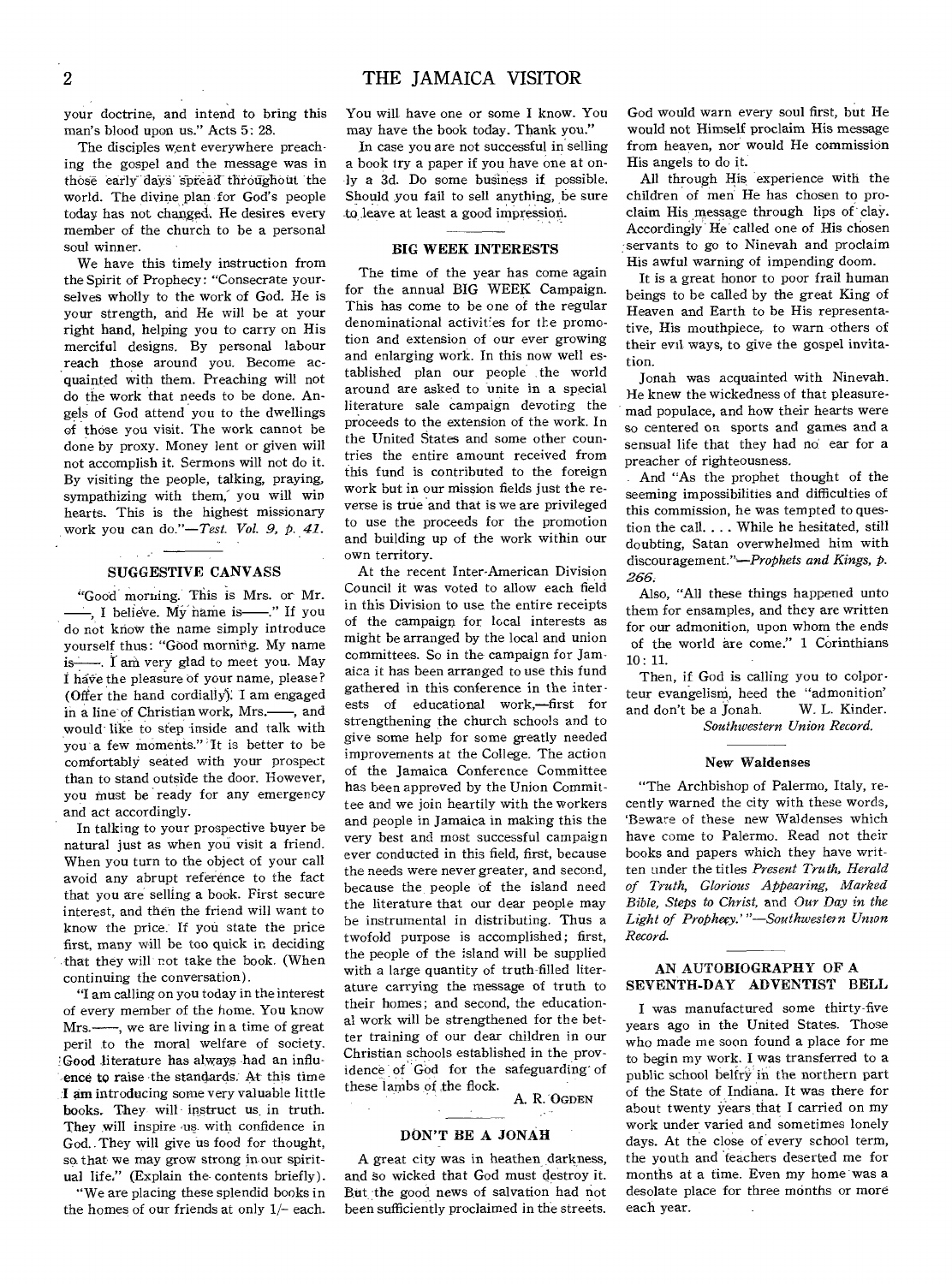Then one day those who owned me decided to sell my home. How it did pain me. They decided, too, that they would be able to get along without me altogether. As the direct result of this drastic decision, I spent almost ten years in loneliness and idleness.

About five months ago, a Seventh-day Adventist neighbour climbed up into the cold room where I was kept, and began to take me all apart. He looked very kind to me, and the way he handled me, was information enough to know that soon I should take up my work again. I was put into a large box, and my members were put into another box, and then this kind man, Jesse E. Dunn, for that is who he was, loaded me into his small truck, put my name on the box and left me in charge of the railway company. Every one testified that I was pretty heavy, for I weighed fully a half ton. I moved on through cities and states, until I reached the eastern seaboard of my country. My passport was fully prepared, and in due course, I spent five days on the Atlantic travelling southward to my present Island home.

On being received formally into my new found work, all have expressed their delight with my presence. Those who look after me have given me a fine new coat of paint, and I am determined to rust in idleness no more.

I take great pleasure in calling every Seventh-day Adventist to the West Indian Training College, for that is my home since becoming an Adventist. Every day my work is a joy. Everyone listens to my ring and moves at my commands. Each Sabbath I testify to all far and wide that we are ready to worship.

It gives me real joy to meet L. L. Dunn, who at one time used to ring me daily. I take this opportunity to thank all who have in any way made it possible for me to be here.

#### NEWS NOTES

A Sabbath School and Missionary Volunteer Convention was held in Montego Bay beginning Friday evening, March 8, and continuing through Sabbath and Sunday of March 9 and 10. Professor W. L. Adams, the secretary of the Sabbath School Department for the Inter-American Division, was present to lead out in this convention. Other workers present and assisting were Pastor Stockhausen, Mrs. M. R. Edmed, Mrs. C. E. Andross, and the writer. Sabbath School and Missionary Volunteer officers were present from Mt. Carey, Montego Bay, Salt Spring, Axe and Adze, Orange, and<br>Camrose. There was a splendid Camrose. There was a splendid

interest manifested in all of the meetings and a good attendance from the opening session, Friday night, to the closing session, Sunday night. Professor Adams' inspiring studies Friday evening and at the 11 o'clock service Sabbath were greatly appreciated, and the technical instructions given in the two departments should be of real help to the schools and societies in their future work. All were specially pleased to have Sister Edmed with them again and instructions which she gave on the Sabbath School programme were followed by the closest attention of all. Mrs. Andross demonstrated the use of the sand table for the teaching of the lesson to the small children. Saturday night Professor Adams with the aid of his projector showed a number of pictures on the screen bringing graphically before all present the progress of the work in different parts of the Inter-American Division, emphasizing particularly our various training schools. We trust that the inspiration and instruction obtained may result in increased interest and activity in the various Sabbath Schools and societies represented.

Monday, March 11, Professor Adams, Mrs. Andross and the writer visited the March Town church school and in the evening Professor Adams addressed the March Town church on the subject of Christian Educat;on. Plans were laid for the better equipment of the church school. The following day the church school at Seaford Town was visited and a service held with the church at that place. A broken rear axle prevented our meeting with the New Market church that same night, but a short service was held at New Market the next evening.

A splendid interest is being manifested in the evangelistic meetings being conducted by Brother A. R. Haig in the New Market church. A large baptismal class has been formed and others are expected to join.

During our visit to Montego Bay Pastor Stockhausen took us to see the progress being made on the erection of a tabernacle at Montego Bay where it is planned to hold a series of evangelistic meetings beginning about the last day of March. The tabernacle is being erected in a very prominent location and we bespeak the prayers of all that the Holy Spirit's presence may be manifested in a large measure for the salvation of souls.

Brother R. B. Campbell reports the erection of a tabernacle at Rosewell (about half-way between Old Harbour

 $\sim$ 

and May Pen). He plans to begin a series of evangelistic meetings about the last day of March. An interest is solicited in your prayers that the blessing of God may attend this effort.

All will be glad to know that Pastor Lawson, who had been greatly weakened by a severe attack of influenza, is now making rapid progress toward the complete recovery of his normal strength. Pastor *Lawson's* illness has necessitated the postponement of a number of baptisms and delayed contemplated visits to a number of new churches which have recently been added to Pastor Lawson's district. Pastor Lawson reports that a number of the members at Spring Garden suffered from severe attacks of influenza but that the lives of all have been spared. A large baptismal class at Spring Garden is preparing for the sacred rite.

A recent letter from Pastor Fletcher tells of the illness of Sister Fletcher. Let us remember Sister Fletcher at the throne of grace, praying that the Lord may grant her an early recovery.

On March 15 Pastors J. R. McWilliam and I. G. Knight arrived on the *Cimboco*  from the Cayman Islands, the former reporting a rough passage and the latter a smooth passage. How relative such matters are! After many years of service in various parts of the Inter-American Division, Pastor Knight is now on his way to the homes of his children in the Western part of the United States of America for a well earned relaxation from the strenuous duties of his years of untiring service in the proclamation of the Third Angel's Message. Pastor Knight reports the baptism of four more candidates just prior to leaving the Cayman Islands, and the development of two splendid interests—one in Grand Cayman and the other in Cayman Brac.

Immediately upon his arrival Pastor McWilliam accompanied Brother Nation to the West Indian Training College where he spent a few days prior to the holding of the Colporteurs' Institute.

Within the past few weeks land has been acquired at three different places for church buildings. These places include Cumberland in Clarendon, Cooper's Hill in St. Andrew, and Petersfield in Westmoreland. The members at Cooper's Hill are desirous of moving their building to a more central location now purchased. Our church at Petersfield was erected on rented land, a portion of the same land now having been purchased.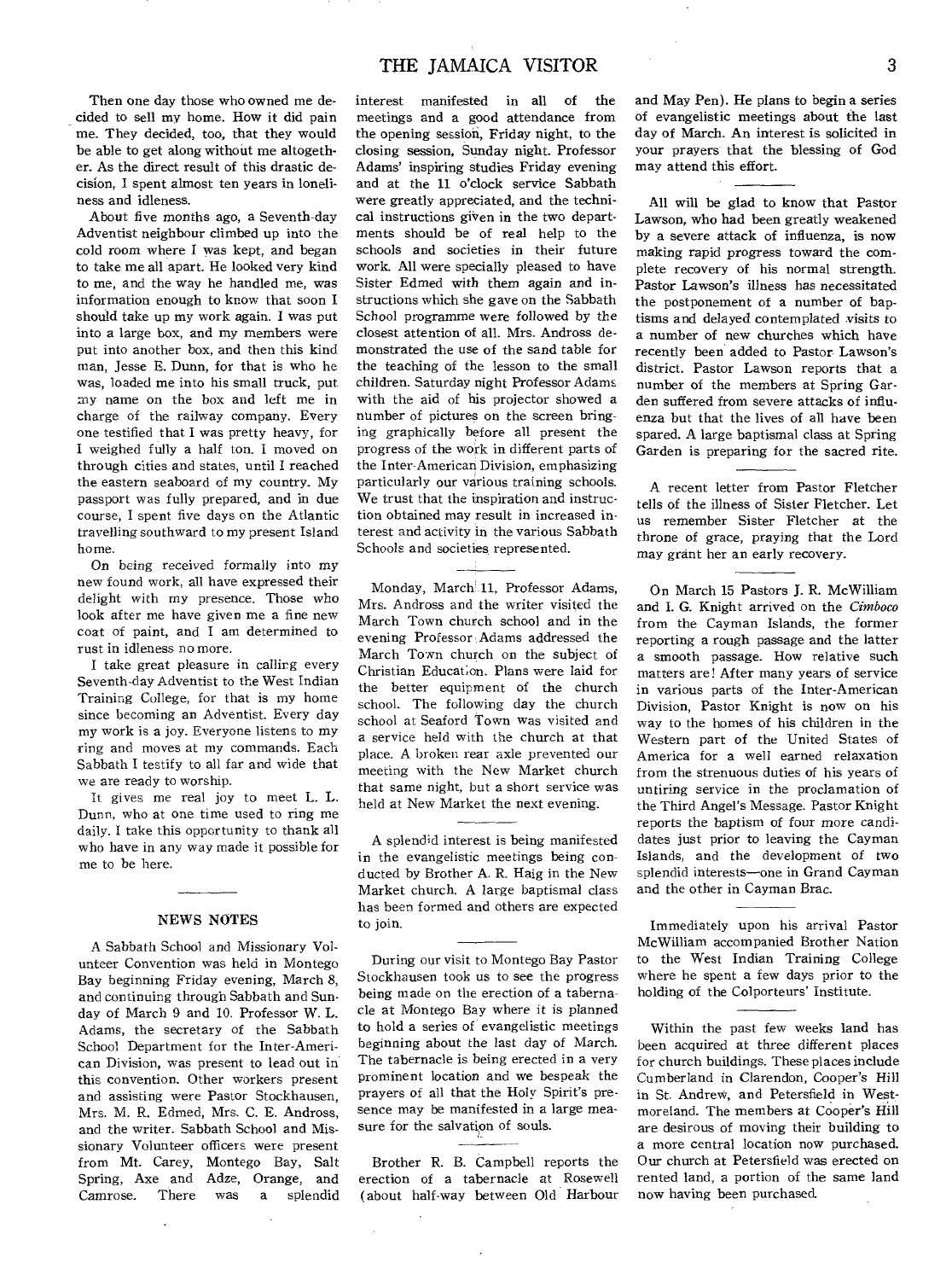Pastor H. Fletcher reports a baptism held the early part of March at Linstead, at which time eleven candidates followed their Lord in baptism. This makes a good addition to the membership of the Linstead church and we trust that with the added impetus given to the work in this district it may make still further progress.

A recent report from Pastor L. Rashford tells of his return to the parish of Portland in which he and his wife had 'laboured a number of years ago. He says, "I was pleased to see the changes made especially in Port Antonio where the membership of the church has grown -materially. Manchioneal gave me the biggest surprise as it now boasts of a neat little wooden church about a quarter of a -mile ere you reach the town -from the west." Pastor Rashford recollects the difficulties and persecutions encountered in the early establishment of the work in Manchioneal, and then adds: "God has watered the seeds sown, and I have met two men who reminded me of the meeting held on the wharf some twenty-nine years ago. My crossing the Rio Grande and back rivers with the water almost arm-deep holding my belongings over my head, came back to my mind, and the climb up the steep, slippery, muddy hills to reach John's Hall- with just a few believers, returned in a vivid form. This little church is no more but others have taken its place. Fever is still the foe of the minister in this place but God who promised never to leave nor forsake His people is my stay."

In keeping with the general call to our young people throughout the world to engage in special prayer and devotion, the young people of the North Street Church celebrated the Spring Week of Prayer, March 9 to 16. Early morning meetings were conducted at 5: 30 (Sunday to Friday) at which there were very good attendances. Special leaders were appointed for these devotional services, and the Spirit of the Lord came very near to all. Many reconsecrated themselves and others decided to turn from the world and its follies, and  $i$ ccept Jesus as their personal Saviour. Hearts were so greatly stirred that there was absent that spirit of reticence which at times is manifested among young people at such gatherings.

The closing meeting on Sabbath afternoon the 16th, will long be remembered. Pastor A. R. Ogden in his usual forceful manner addressed the youth and there was a happy response to the appeals he made. With the president of the Conference, Pastor Andross, directing, a large number testified of the spiritual blessings

they had received, and expressed their determination to be true and faithful in the God-given responsibilities laid upon them.

The fruitage of this wonderful season of prayer is already seen in redoubled efforts in missionary endeavour and a greater devotion to the things that are high and noble. R. HARRIOTT

# **CHEERING NEWS from 0. P. REID NASSAU**

"I am pleased to report to the VISITOR family that the work is onward here in this part of the vineyard. The writer has just closed a series of meetings in a rented hall with the result that nearly thirty have already taken their stand for the message.

This large interest has stirred up the ministers here in Nassau to the boiling point. I have just heard that they are planning to get me out of Nassau; however, the Lord being my helper, I hope to continue as long as He so desires.

It,was of intense interest to me that while the battle was raging, the Lord sent additional help in the person of our veteran Superintendent, Pastor Ogden, who joined us in putting in nearly two weeks every night in both churches.

As a big cannon, we know by the help of the Holy Spirit that every shot fired has made the mark and in time we hope that they shall redound to God's glory with abundant fruitage. The Lord is blessing me in a marked way in giving me souls for my hire. I therefore solicit an interest in the prayers of the VISITOR family."

The past ten days have been busy ones for the conference officers as well as for our visitors, Pastors Gilbert, Ogden, Knight, McWilliam, and Brethren Mohr and Adams. and our workers here in Jamaica and the church members taking part in the various services held. During the latter part of this time we also enjoyed the presence of Pastor Ruskjer, president of the Southern Union Conference, who paid a brief visit to this island. Beginning with Monday evening, the 18th, and continuing through to mid-day, Thursday, March 21st, the annual meeting of the West Indian Training College Board was held at the college. Pastor Gilbert's timely studies morning and evening were greatly appreciated by workers and students and also by the church members and friends from the community who attended. Careful study was given by the Board to the work of the College and plans laid for the further strengthening of the good work being carried forward in this institution.

Preceding the return of the members of the Board to Kingston Pastor Gilbert began a series of night meetings at the North Street church; Wednesday night, the 20th. Friday morning the 22nd the meeting of our church elders and leaders from our churches throughout the island opened with a splendid attendance. These meetings continued daily until the following Tuesday night, March 26. The large attendance from  $9$  o'clock in the morning until between 4 and 5 o'clock in the afternoon (aside from recess at noon) and the packed house every night with large numbers having to stand outside the church bespoke the deep interest taken in the meetings held. Pastor Gilbert and Ogden together with Pastor Ruskjer, on his arrival, carried the main burden of the meetings. Of special interest was the long-to-be-remembered series of studies on the Sanctuary by Pastor Gilbert. Pastor Ruskjer was able to remain with us for service for one night beyond the closing of the elders' and leaders' meeting and there was a splendid attendance at the North Street church for this final service Wednesday night, March 27. We believe that the inspiration and instruction gained by our church elders and leaders will be carried to the churches and companies throughout the island and result in a great good and a real advance in the work.

Immediately following the close of the of the elders' and leaders' meeting the Colporteur's Institute opened at North Street at 9 o'clock, Wednesday morning, March 27. Pastor McWilliam, field missionary secretary of the Antillian Union, and Brother Nation, field missionary secretary of the Jamaica Conference, led out in this institute. We are glad to report a very good attendance at this institute. A number of new recruits joined in studying the principles of Christian Salesmanship. At the time of writing this institute is still in session and is scheduled to continue until April-2. Our colporteurs made a splendid gain in the sale of books duing 1934 over 1933, and we are trusting that there will be a still further gain during 1935. Let us remember these men in prayers that they may be given strength and courage for -their heaven-appointed task.

# **HONOURING GOD IN SPIRIT AND IN SUBSTANCE ' A Bible Study.**

1. There are many degrees of service which we may render to God, but undivided service is the only kind that is acceptable to Him.

"And, behold, a certain lawyer stood up, and tempted him, saying, Master,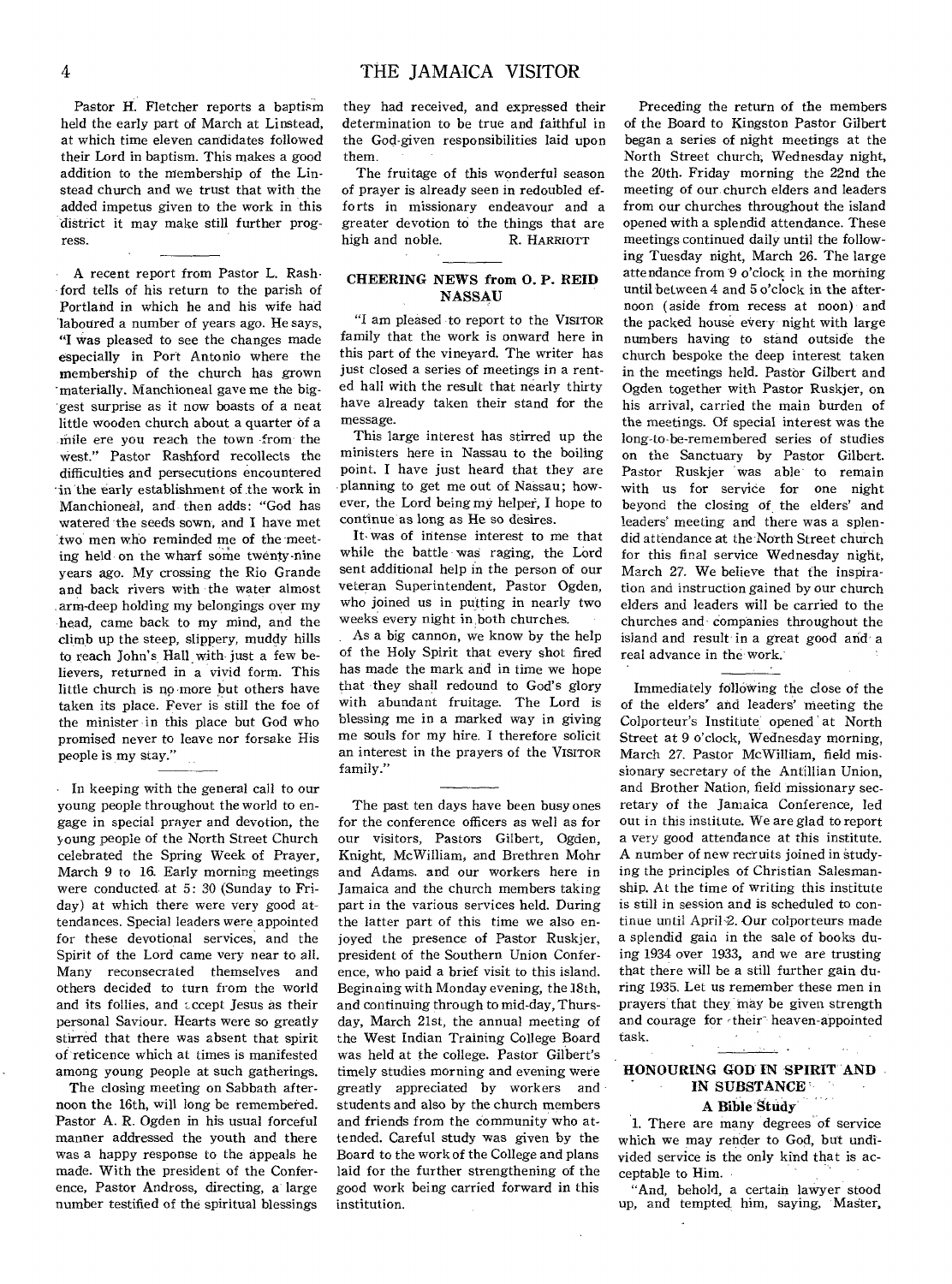what shall I do to inherit eternal life? He said unto him, What is written in the law? how readest thou? And he answering said, Thou shalt love the Lord thy God with all thy heart, and with all thy soul, and with all thy strength, and with all thy mind; and thy neighbour as thyself. And He said unto him, Thou hast answered right: this do and thou shalt live." Luke 10: 25-28.

2. We are indebted to God for all we possess. Gratitude, based on love for these gifts should be shown by us to the Giver.

"He giveth to all life, and breath, and all things." Acts 17: 25.

3. Love is always expressed in some tangible form. Pure religion is founded on love; and loving in obedience to God's will and because of His great goodness, is essentially practical. It shows itself in doing, not merely in thinking or saying.

"If ye love Me, keep My commandments." John 14: 15.

4. God tells us that *one* way in which we may please Him and show our gratitude to Him and our love for Him is by giving Him one-seventh portion of time, namely, the Sabbath day.

"If thou turn away thy foot from the Sabbath, from doing thy pleasure on My holy day; and call the Sabbath a delight, the holy of the Lord, honourable; and shalt honour Him not doing thine own ways, nor finding thine own pleasure, nor speaking thine own words: then shalt thou delight thyself in the Lord; and I will cause thee to ride upon the high places of the earth, and feed thee with the heritage of Jacob thy father : for the mouth of the Lord bath spoken it," Isa. SS : 13, 14.

5. Another way in which we may honour Him and bring His blessing is by giving Him one-tenth of our increase, or the tithe.

"Honour the Lord with thy substance, and with the first fruits of all thine increase: so shall thy barns be filled with plenty, and thy presses shall burst out with new wine." Prov. 3 : 9, 10.

*"Bring* ye all the tithes into the storehouse, that there may be meat in Mine house, and prove Me now herewith, saith the Lord of hosts, if I will not open you the windows of heaven and pour you out a blessing, that there shall not be room enough to receive it." Mal. 3: 10.

### Close Connection Between Sabbath and Tithe

As we study the Bible, we find a close connection between the giving of holy time, the Sabbath, representing oneseventh of our time, and the giving of holy tithe, representing one-tenth of our in crease.

We notice first the Sabbath.

(a) The Sabbath is based on God's ownership. He made it.

"For in six days the Lord made heaven and earth, the sea, and all that in them is, and rested the seventh day, wherefore the Lord blessed the Sabbath day, and hallowed it." Ex. 20: 11.

(b) The tithe is' likewise based on God's ownership, for all things are His.

"The earth is the Lord's, and the fulness thereof; the world, and they that dwell therein." Psalm 24: 1.

"For every beast of the forest is Mine, and the cattle upon a thousand hills. I know all the fowls of the mountains: and the wild beasts of the field are Mine. If I were hungry, I would not tell thee : for the world is Mine, and the fulness thereof." Psalm 50: 10-12.

"The silver is Mine, and the gold is Mine, saith the Lord of hosts." Haggai 2: 8.

(a) The Sabbath is holy.

"If thou turn away thy foot from the Sabbath, from doing thy pleasure on *My holy day;* and call the Sabbath a delight the holy of the Lotd, honourable; and shalt honour Him, not doing thine own ways, nor finding thine own pleasure, nor speaking thine own words." Isa. 58: 13.

(b) The tithe is holy.

"And concerning the tithe of the herd, or of the flock, even of whatsoever passeth under the rod, the tenth shall be *holy unto the Lord."* Lev. 27: 32.

(a) The Lord gives of His Spirit that we might keep His Sabbath.

"And I will put My Spirit within you, and cause you to walk in My statutes, and ye shall keep My judgments, and do them." Ezek. 36: 27.

(b) He gives us the power to get wealth.

"But thou shalt remember the Lord thy God: for it is He that giveth thee power to get wealth, that He may establish His covenant which He sware unto thy fathers, as it is this day." Deut. 8: 18.

(a) The Sabbath was given before there was a Jew, and was observed by Adam in Eden. It existed before the Jewish dispensation and was therefore not abrogated when that dispensation ended.

"And on the seventh day God ended His work which He had made; and he rested on the seventh day from all His work which He had made." Gen. 2: 2.

"To these heathen writers prior to Abraham may be added the testimony supplied by the tablets recovered from Assyrian ruins during the last forty years and interpreted by modern scholars. From them it appears that a day called Sabatu and enjoined as a day of rest for the heart was observed at intervals of seven days from the first of each lunar month by a people known as the Accadians, who preceded the Assyrians in the occupation of Mesopotamia. This observance was long antecedent to Moses and even Abraham."—"Lord's *Day," by Bishop Wilson, p. 19.* 

(b) Tithing was recognized before the Jewish dispensation and, like the Sabbath, was not abrogated when that dispensation ended.

"And Melchizedek . . . was the priest of the most high God . . . And he (Abram) gave Him tithes of all," Genesis 14: 18, 20.

"Traces of the, tithe as something old and well understood appeared; in the earliest historic times among nations having little or no intercourse with the Jews or with each other. To suppose that so many people all hit upon the tenth is out of the question, and the only reasonable conclusion is that they all got it, like the altar and sacrifices for sin, from a common *source;* that was part of God's immortal law, originally revealed to man, and as such was obeyed by Abraham and afterwards incorporated by Moses in the Levitical cult."—J. *P. Hobson in "What we owe."* 

(a) Keeping any of the Sabbath for our own use *profanes* God.

"Her priests have violated My law, and and have profaned Mine 'holy things; they have put no difference between the holy and the profane, neither have they shewed difference between the unclean and the clean, and have hid their eyes from my sabbaths, and I am profaned among them." Ezek. 22: 26.

(b) Keeping any of the tithe for our own use *robs* God.

"Will a man rob God? Yet ye have robbed Me. But ye say, Wherein have we robbed Thee? In tithes and offerings." Mal. 3: 8.

"The tithe is sacred, reserved by God for Himself. It is to be brought into His treasury to be used to sustain the gospel labourers in their work. For a long time the Lord has been robbed because there are those who do not realize that the tithe is God's reserved portion." *"Gospel Workers," p. 226.* 

(a) There is promised a blessing for proper Sabbath keeping.

"Thus saith the Lord, Keep ye judgment and do justice: for My salvation is near to come, and My righteousness to be revealed. Blessed is the man that doeth this, and the son of man that layeth hold on it; that keepeth the Sabbath from polluting it, and keepeth his hand from doing any evil." Isa. 56: 1, 2.

(b) There is also promised a blessing for faithful tithe-paying.

"Bring ye all the tithes into the storehouse, that there may be meat in Mine house, and prove 'Me now herewith, saith